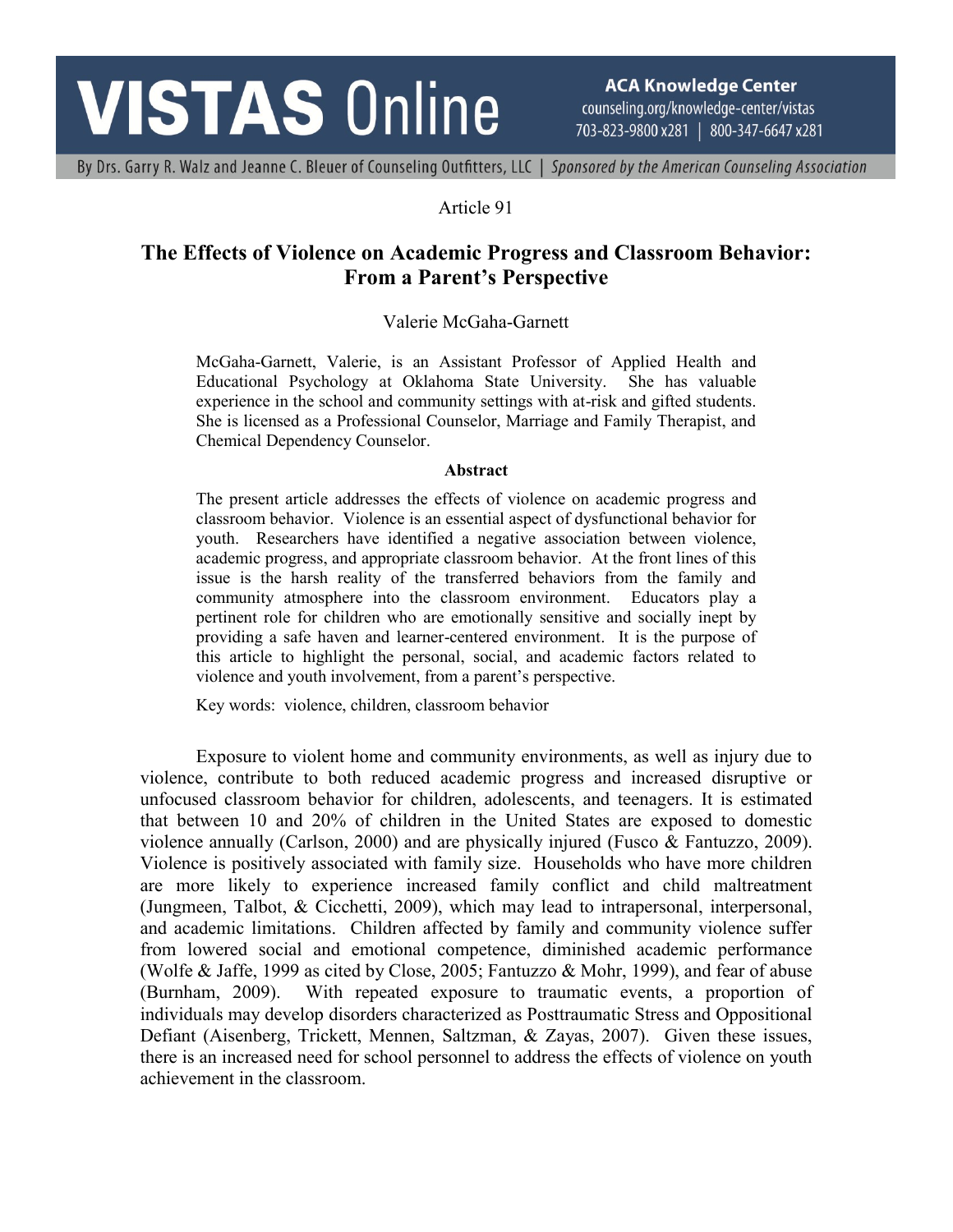# **School Functioning**

Children from dysfunctional families are less likely to function successfully at school (Iarskaia-Smir nova, Romanov, & Antonova, 2008). Youth exposure to violence may compromise healthy social relationships and academic potential. Bostock, Plumpton, and Pratt (2009) reported that traumatized children often lack in their ability to maintain friendships. Traumatized experiences may also increase functioning impairment (Elbert et al., 2009), influence mother-child aggression (McDonald, Jouriles, Tart, & Minze, 2009), and promote insecurely attached relationships (Schwartz & Davis, 2006). In relation to academic functioning, children who experience higher levels of violence have lower abilities in reading, mathematics, and general knowledge (Silverstein, Augustyn, Cabral, & Zuckerman, 2006).

Imitation plays a fundamental role for children in social and academic settings. Children exposed to violent home and community environments may be more likely to imitate, and transfer learned behaviors to the classroom setting. Children often imitate modeled behavior in social environments, specifically during peer interaction. For example, teachers may observe the power of imitation in the classroom setting as a student demonstrates inappropriate behavior and other students, for a variety of reasons, may imitate the undesired behavior. The process of imitation and socialization become pertinent to the identification process as students socialize more with like-minded peers (Aloise-Young & Chavez, 2002; Ellenbogen & Chamberland, 1997 as cited in McGaha-Garnett, 2008).

The effect of exposure to violence on children is prevalent in the classroom setting. Children utilize healthy coping and problem solving skills training interventions to shield against threatening and harmful situations (Haeseler, 2006). A positive association may exist between imitation and bullying for children who experience violence. Youth who are victims or witnesses of bullying within their household or neighborhood are more likely to associate bullying as a preferred or acceptable style of communication. Students who bully their peers have increased expectations of negative outcomes (Champion, 2009). For example, a student with an increased desire to fight physically is more likely to expect the targeted student to reciprocate aggressive interactions. In addition, a student who faces daily physical negative interactions outside of the learning environment may be more likely to consider physical aggression as normative. Thus, there is an increased need for school personnel to address the process of healthy imitation in young victims of abuse as the higher the likelihood of witnessing violence, the higher the risk of academic decline and problematic relationships.

# **Age-Related Differences**

Reactions to violence in academic and social environments may differ among age groups. Younger children may internalize abuse-related distress as a harsh consequence to poor or inadequate performance. Fusco and Fantuzzo (2009) found that younger children lack the ability to understand the dynamics of interparental violence and thus may blame themselves. Self-blame for most children can result in feelings of guilt, worry, and anxiety that may effect academic output and healthy social interactions. Younger children exposed to violence are at a greater risk of experiencing delayed physiological, emotional, language, and cognitive development (Carpenter & Stacks, 2009).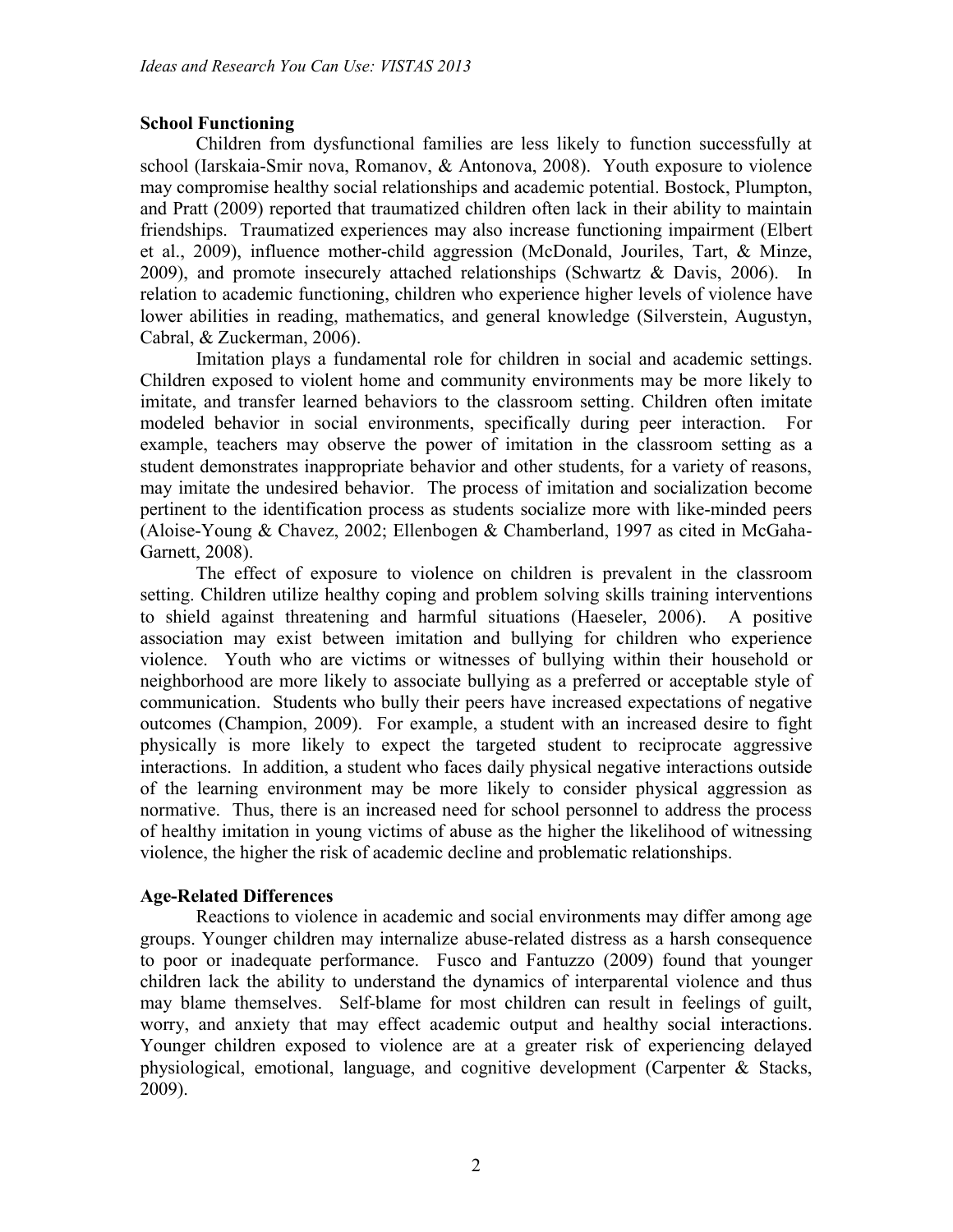Children exposed to violence are more likely to report stressful life events than non-exposed children (Martinez-Torteya, Bogat, Eye, & Levendosky, 2009). When faced with adversity, younger children who reside within problematic environments may exhibit fewer prosocial emotions and increased personal problems (Sternberg, Lamb, Guterman, & Abbott, 2006). For example, abused children are more likely to display temper tantrums, frequent fighting, and threatening of other students. Other issues exhibited by these youth in classrooms are eating problems, concentration difficulties, generalized anxiety, and increased physical complaints (Volpe, 1996). When examining the types of abuse most likely witnessed by children, Ceballo, Dahl, Aretakis, and Ramirez (2001) reported younger children are more likely to witness violent interactions than to experience physical abuse. In addition, younger children tend to witness fewer crime-related traumas such as shooting, shoving, and punching (Wright  $\&$  Steinbach, 2001). Given the realistic educational consequences of exposure to violence on child and youth behavior, it is likely they will need additional resources within the supportive structures of the school environment to address their needs and improve educational outcomes.

The effects of violence on academic performance and classroom behavior may differ for adolescents. When working with victims of domestic violence, educators in grades K-12 may observe various behaviors in the school environment. Youth reared in abusive environments are more likely to exhibit behaviors of concern (Silverstein et al., 2006). For example, adolescents are more likely to display a lack of interest in social activities, have lowered self-esteem (Dube et al., 2006), avoid peer relations, maintain unhealthy relationships (Levin  $\&$  Madfis, 2009), and exhibit increased rebellion and defiant behaviors in the school environment. Stress and trauma placed on youth are more likely to affect neurodevelopment and potentially may lead to alcohol usage (Dube et al., 2006).

Adolescents may transfer patterns of abusive behavior into social networks and romantic relationships (Tschann et al., 2008). Children who recognize their presence within a hostile environment and lack healthy outlets of support are more likely experience negative mood provocations with peers (Katz, 2007). Peer victimization and provocation may lead to weapon use, injuries, and multiple abusers (Finkelhor, Turner, & Ormrod, 2006). Increased violence and its severity can have an impact on school matters as the majority of school violence is reported in middle and high schools (Neiman & DeVoe, 2009). For adolescents who deny the existence of abuse, the process of fitting into a peer group while keeping his or her family life hidden may be overwhelmingly conflicting. Despite the internal and external effects of violence, adolescents are more likely to seek help when violence occurs than are preschool or school-aged children (Fusco & Fantuzzo, 2009). In sum, this study focused on the effects of violence within the school and community environment. Children and adolescents exposed to violence may suffer academically, personally, and socially. Thus, the following research question was addressed: To what extent do neighborhood safety, classroom behavioral problems, peer violence, and family size contribute to violence within the school environment?

# *Data*

Data in this study was selected from the second follow-up of the National Educational Longitudinal Study of 1988 (NELS: 88), conducted by the National Center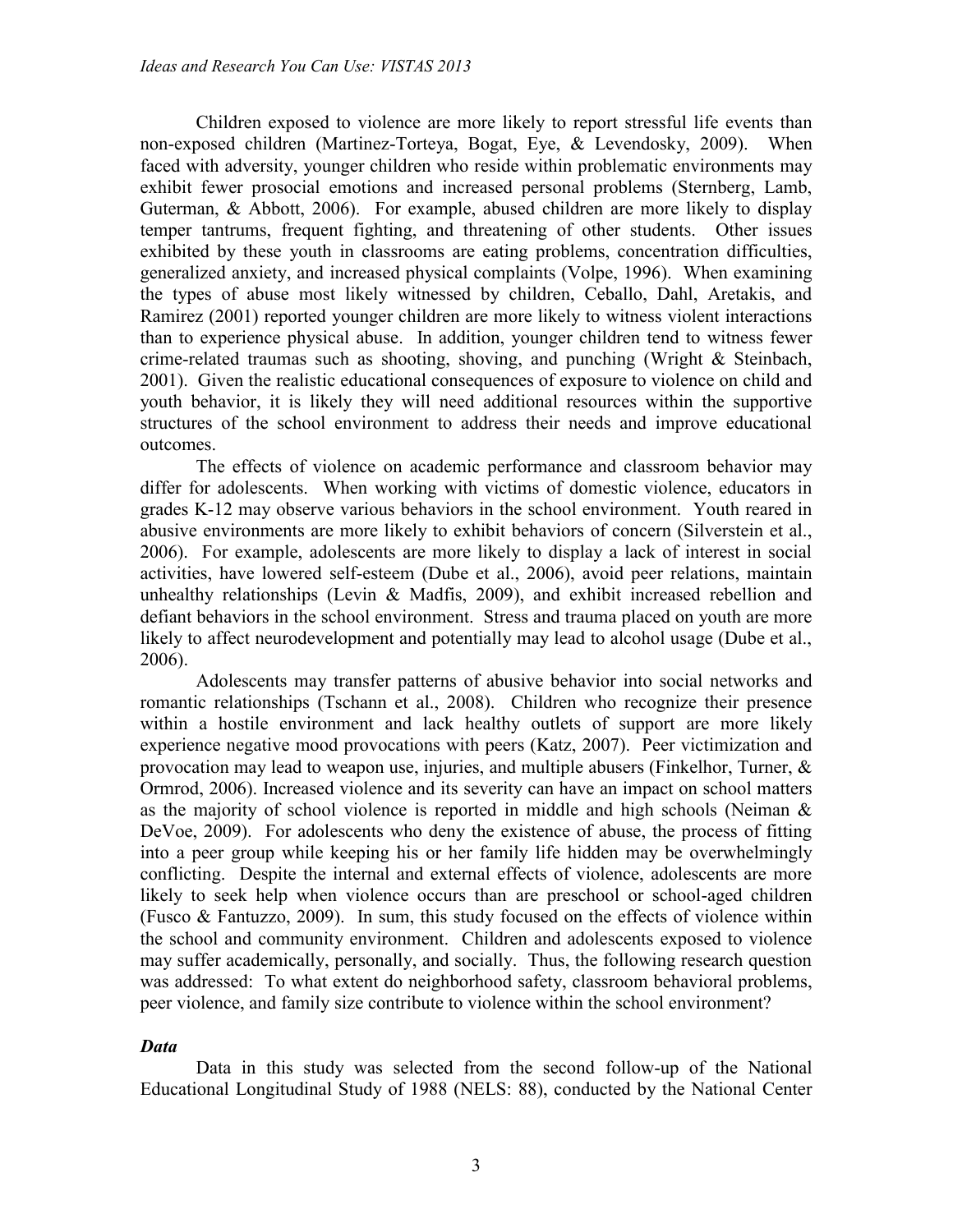of Educational Statistics (NCES). The National Education Longitudinal Study examined 8<sup>th</sup> grade public and private schools nationwide. Students were randomly selected from 40,000 schools and grouped according to race and ethnicity. The second follow-up longitudinal study examined high school 10<sup>th</sup> graders who had prior participation in NELS and included 12<sup>th</sup> graders new to the study. This study examined parents (n=12,144) of adolescent youth. The study explored parent's perspective of violence within the school and community environment. To increase generalizability to the national populations, this study used weighting variables to adjust for unequal probability selection and nonresponse effects.

Table 1

|                                                   | Frequency            | Percent                            |
|---------------------------------------------------|----------------------|------------------------------------|
| Relationship                                      |                      |                                    |
| Mother                                            | 8411                 | 69                                 |
| Father                                            | 1633                 | 13                                 |
| Stepmother                                        | 119                  | $\mathbf{1}$                       |
| Stepfather                                        | 59                   | .5                                 |
| Grandmother                                       | 106                  | .9                                 |
| Grandfather                                       | 10                   | $\cdot$ 1                          |
| Other                                             | 1806                 | 15.5                               |
| <b>Marital Status</b>                             |                      |                                    |
| Single                                            | 292                  | 2.4                                |
| Married                                           | 8274                 | 68.1                               |
| Divorced/Separated                                | 1540                 | 12.7                               |
| Widowed                                           | 362                  | $\overline{3}$                     |
| Other                                             | 1676                 | 13.8                               |
| Race/Ethnicity                                    |                      |                                    |
| Asian/Pac Islander                                | 592                  | 4.9                                |
| Hispanic                                          | 1135                 | 9.3                                |
| <b>Black</b>                                      | 1036                 | 8.5                                |
| White                                             | 7674                 | 63.2                               |
| Am Ind/Alskn Nat                                  | 107                  | .9                                 |
| Unreported                                        | 1600                 | 13.2                               |
| <b>Highest Educational Level</b>                  |                      |                                    |
|                                                   |                      |                                    |
|                                                   | 2260                 |                                    |
| <b>HS Some College</b>                            |                      |                                    |
| College Grad                                      |                      |                                    |
| M.A. or Equal                                     | 993                  | 8.2                                |
| Ph.D., M.D., Other                                | 588                  | 4.8                                |
|                                                   | 1054                 |                                    |
| Didn't finish HS<br>HS Graduate/GED<br>Unreported | 1189<br>4404<br>1656 | 9.8<br>18.6<br>36.3<br>13.6<br>8.7 |

*Demographic Characteristics of Sample*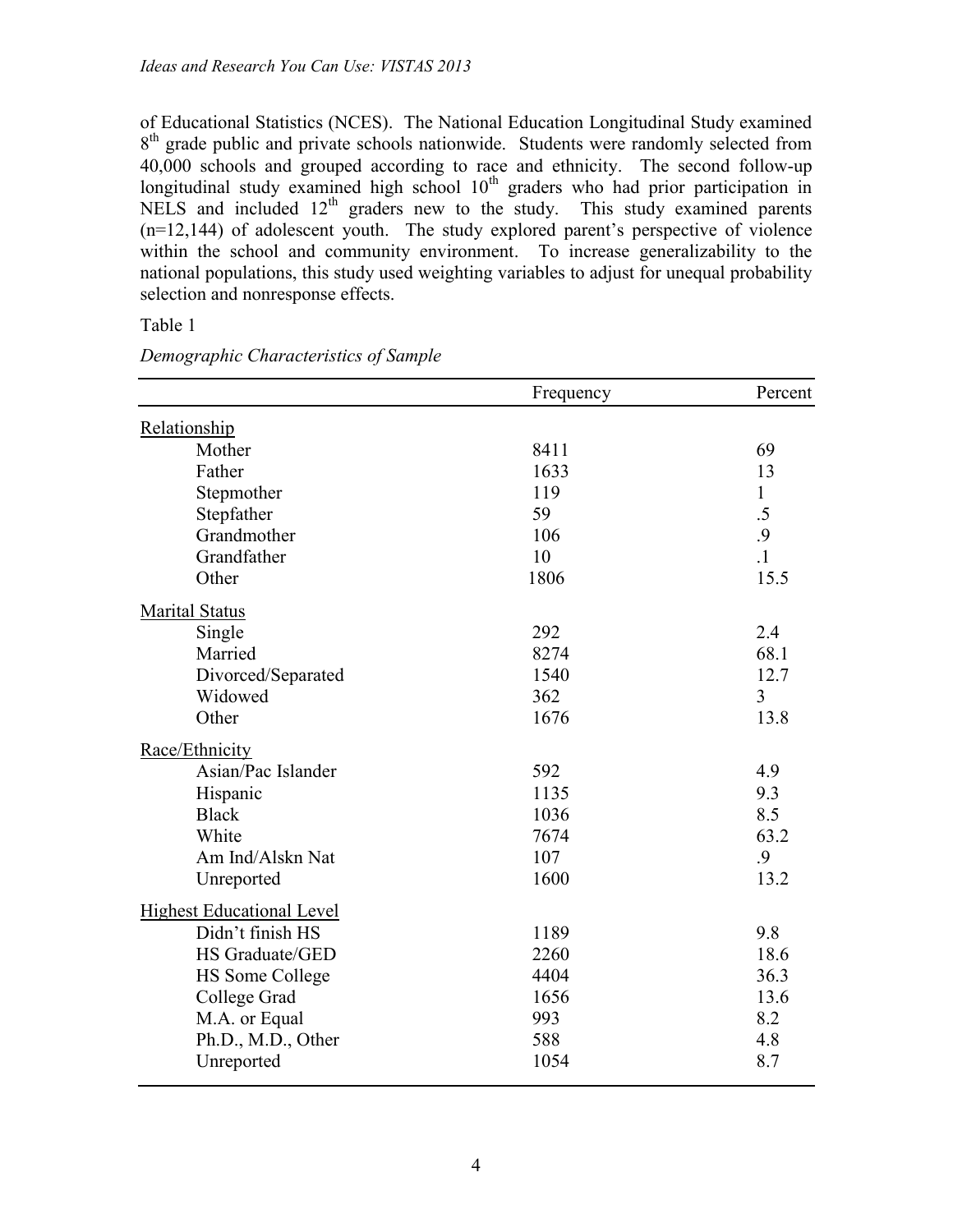# *Sample Demographics:*

Demographics for the participants were examined. Respondents described their care giving relationship, current marital status; race/ethnicity and educational level (see Table 1). The care giving relationship revealed 69% mothers, 13% fathers, and eighteen percent reported other. The parent's current marital status identified the following statuses: 2% single, never married, 68% married, 13% divorced, 3% widowed, and 16% reported as other. The respondents identified their race/ethnicity as 5% Asian/Pacific Islander, 9% Hispanic, 9% Black/African American, 1% American Indian/Alaskan Native, 63% Caucasian, and 13% declined to answer. The majority of parents reported college attendance (36%), followed by individuals who completed high school or acquired a GED degree (18%).

# *Measures:*

The attributes examined in the study included the following:

- 1. Violence on school grounds
- 2. Classroom behavioral problems
- 3. Violence among teen friends
- 4. Neighborhood safety

# *Results*

The data were analyzed with Pearson product-moment correlations and a single one-step regression. The regression examined the association between the dependent variable (violence on the school grounds) and the four independent variables (neighborhood safety, classroom behavioral problems, violence among teen friends, and family size). Collectively, the independent variables accounted for 87% of the variance in violence on the school grounds  $(R^2 \text{ adjusted} = .87 \text{ p} < .001)$ . The four independent variables significantly predicted violence on the school grounds and the standardized beta values indicated that classroom behavioral problems ( $β = .616$ ,  $p < .001$ ), violence among teen's friends ( $\beta$  = .181, p <.001), family size ( $\beta$  = .119, p <.001), and neighborhood safety ( $\beta$ = .058, p < .001) were unique predictors.

The correlation matrix indicated that the variables were significantly related. Violence on school grounds was positively associated with classroom behavioral problems ( $r = .92$ ,  $p < .01$ ), violence among teen friends ( $r = .85$ ,  $p < .01$ ), neighborhood safety ( $r = .84$ ,  $p < .01$ ), and family size ( $r = .85$ ,  $p < .01$ ). Classroom behavioral problems was positively associated with violence on school grounds (.92,  $p < .01$ ), violence among teen friends (r = .84, p < .01), school safety (r = .84, p < .01), and family size (r = .84, p  $< 01$ ).

#### **Discussion**

Findings indicated that youth who demonstrate inappropriate behaviors in the classroom received less discipline from teachers and were more likely to demonstrate harmful behaviors within the school. Similarly, adolescents who socialized with violent peers had a higher likelihood of exhibiting similarly violent behaviors. Our findings for neighborhood safety and school violence compliment past researchers' findings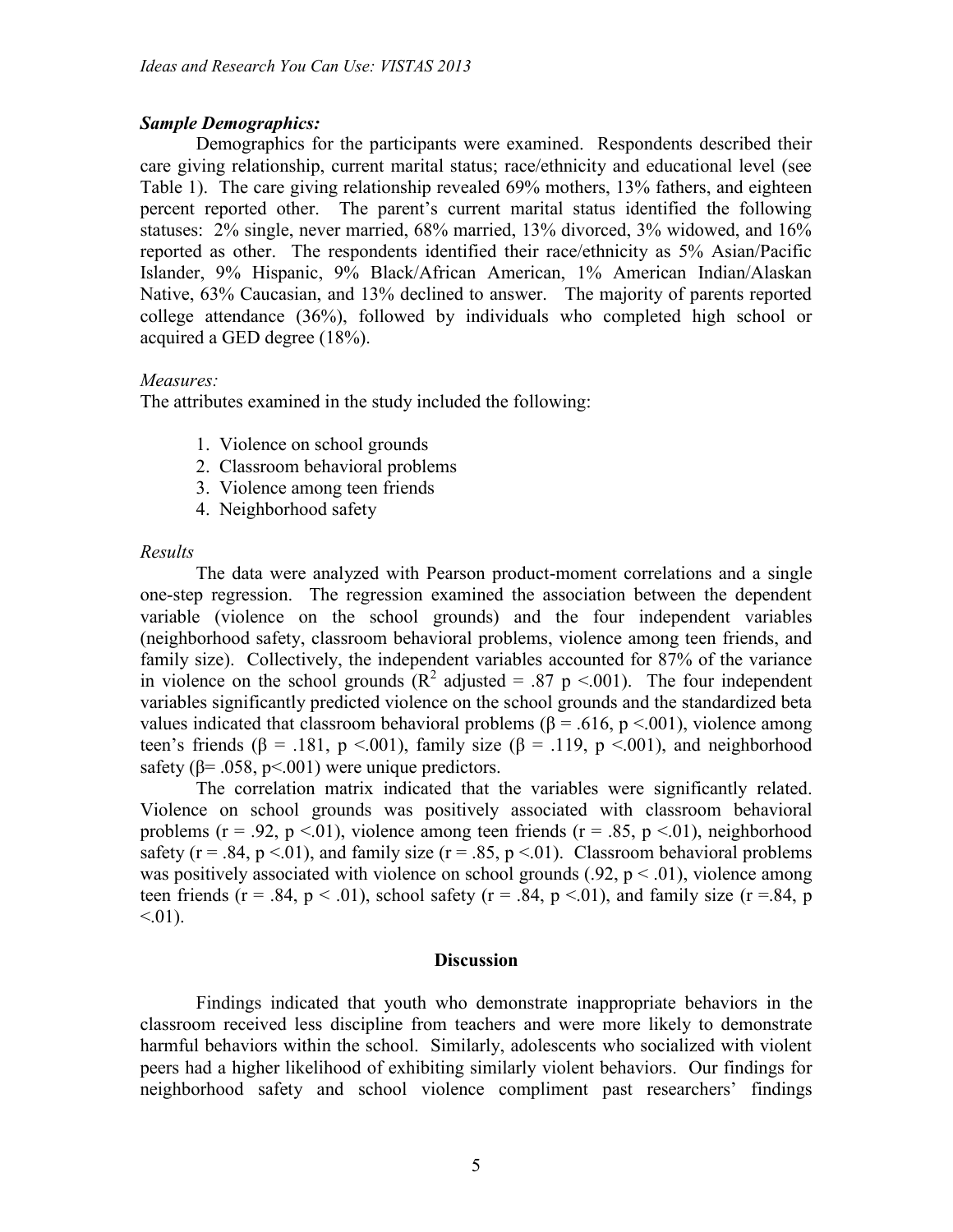indicating relational significance for community involvement and academic success. Of particular concern, we found that schools in neighborhoods with higher rates of violence are more likely to experience similarly violent incidents. Findings from our study compliment Jipguep and Sanders-Phillips (2003) identification of victimized adolescents exposed to violence within their communities and the effect of violence on the learning environment. Lastly, family size proved pertinent in the association of school violence; individuals who come from larger households are more likely to misbehave. Students who live in larger households may have a higher likelihood of experiencing bullyingrelated interactions from other siblings or parents and may transfer the home-adjusted pattern into the school environment. With repeated exposure to domestic violence, children and adolescents may experience self-blame for the interparental conflict (Kim, Jackson, Hunter, & Conrad, 2009). In relation to motivation, students who have multiple siblings are less likely to succeed academically, have less social support, and are more likely to maintain a pessimistic attitude towards the learning environment (Kennedy, 2007).

This study identified two limitations. One of the limitations of the study is that it did not include adolescents who dropped out of school due to violence-related factors. It is possible that there are behavioral differences between adolescents who continue in school and students who drop out. Another limitation of the study was that the sample did not examine racial/ethnic differences of students related to the effects of violence in the classroom.

# **Implications for Practice**

There is an increased need for collaborative consultation between caregivers and school administrators to infuse family stability, and the utilization of community resources (e.g., counseling, case management) into the academic environment. Researchers address questions of the utilization of consultation and its effectiveness. To address effectiveness, educators have noted the benefits of collaborating among classroom teachers and mental health professionals for synchronous sharing of resources (Ainscow, Muijs, & West, 2006). Children of abuse or neglect may endure multiple factors involved in relocation stress such as adjustment to a new neighborhood, change in family structure, transfer to a different school, and loss of friends (Haeseler, 2006). Researchers have found an association between community cohesion and physical abuse. Individuals who have limited community involvement have a higher risk of suffering abuse (Obasaju, Palin, Jacobs, Anderson, & Kaslow, 2009). Abused victims who are disengaged from community involvement may lack awareness of community resources (e.g., support groups, parenting classes, prevention programs, safe havens from violence). Effective interventions for healthy behaviors can include:

1. Address student's strengths and performance limitations. Collaborative consultation may be most effective by highlighting the student's strengths and effectively working on challenging problems that exert a negative influence on classroom environment and decline in school performance.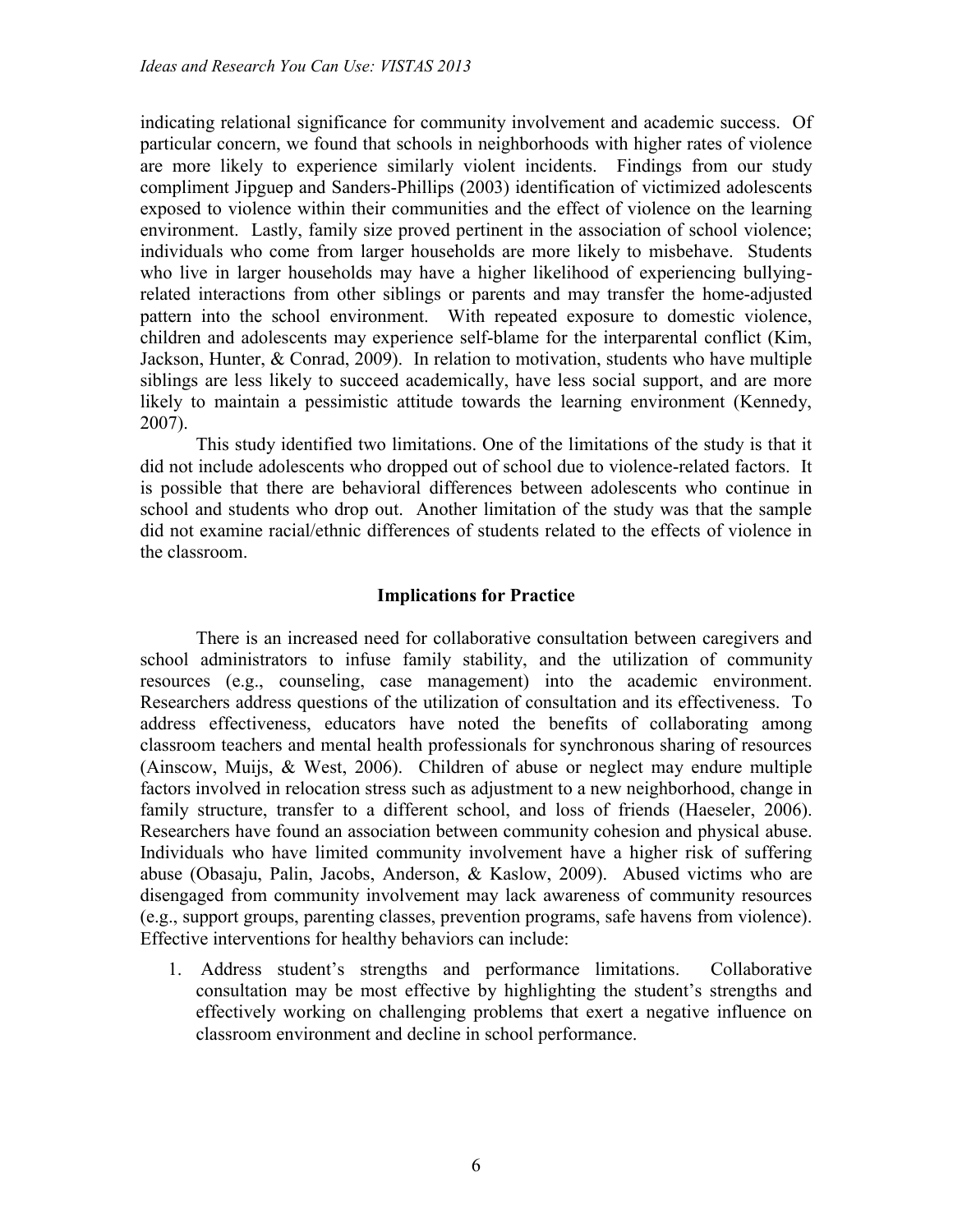2. Provide coping resources. Teachers and mental health providers may establish an effective partnership in the dialogue of teacher/student/parent communication for traumatized youth. Teachers play an essential role in helping children heal from traumatic experiences and in creating a safe school environment for learning.

#### **Summary**

There is an increased need to address the effects of violence on academic progress and prosocial classroom behavior for at-risk students. Educators and counselors can collaborate to maintain a supportive school environment for students and school personnel. Effectively examining academic and non-academic factors in improving classroom performance may eliminate obstacles and barriers to learning motivation and high school completion. Feelings of safety, stability, and predictability are necessary for youths' academic success (Baker, Jaffe, Ashbourne, & Carter, 2002).Thus, high-risk students who increase school involvement are more likely to experience positive emotions of inclusion (McGaha-Garnett & Burley, 2009), ultimately leading to academic progress and healthy behaviors.

#### **References**

- Ainscow, M., Muijs, D., &West M. (2006). Collaboration as a strategy for improving schools in challenging circumstances. *Improving Schools*, *9*, 192-202.
- Aisenberg, E., Trickett, P. K., Mennen, F. E., Saltzman, W., & Zayas, L. H. (2007). Maternal Depression and adolescent behavior problems: An examination of mediation among immigrant Latino mothers and their adolescent children exposed to community violence. *Journal of Interpersonal Violence*, *22*, 1227-1249.
- Aloise-Young, P. A., & Chavez, E. L. (2002). Not all school dropouts are the same: Ethnic differences in the relation between reason for leaving school and adolescent substance use. *Psychology in Schools*, *39*, 539–547.
- Baker, L. L., Jaffe, P. G., Ashbourne, L. M., & Carter, J. (2002). *Children exposed to domestic violence: A teacher's handbook to increase understanding and improve community resources.* London, ON: Centre for Children & Families in the Justice System.
- Bostock, J., Plumpton, M., & Pratt, R. (2009). Domestic violence against women: Understanding social processes and women's experiences. *Journal of Community & Applied Social Psychology*, *19*, 95-110.
- Burnham, J. J. (2009). Contemporary fears of children and adolescents: Coping and resiliency in the 21<sup>st</sup> century. *Journal of Counseling and Development*, 87(1), 28-35.
- Carlson, B. E. (2000). Children exposed to intimate partner violence: Research findings and implications for intervention. *Trauma, Violence, and Abuse*, *1*(4), 321-342.
- Carpenter, G. L., & Stacks, A. M. (2009). Developmental effects of exposure to intimate partner violence in early childhood: A review of the literature. *Children and Youth Services Review*, *31*, 831-839.
- Ceballo, R., Dahl, T. A., Aretakis, M. T., & Ramirez, C. (2001). Inner-City children's exposure to community violence: How much do parents know? *Journal of Marriage and the Family*, *63*(4), 927-940.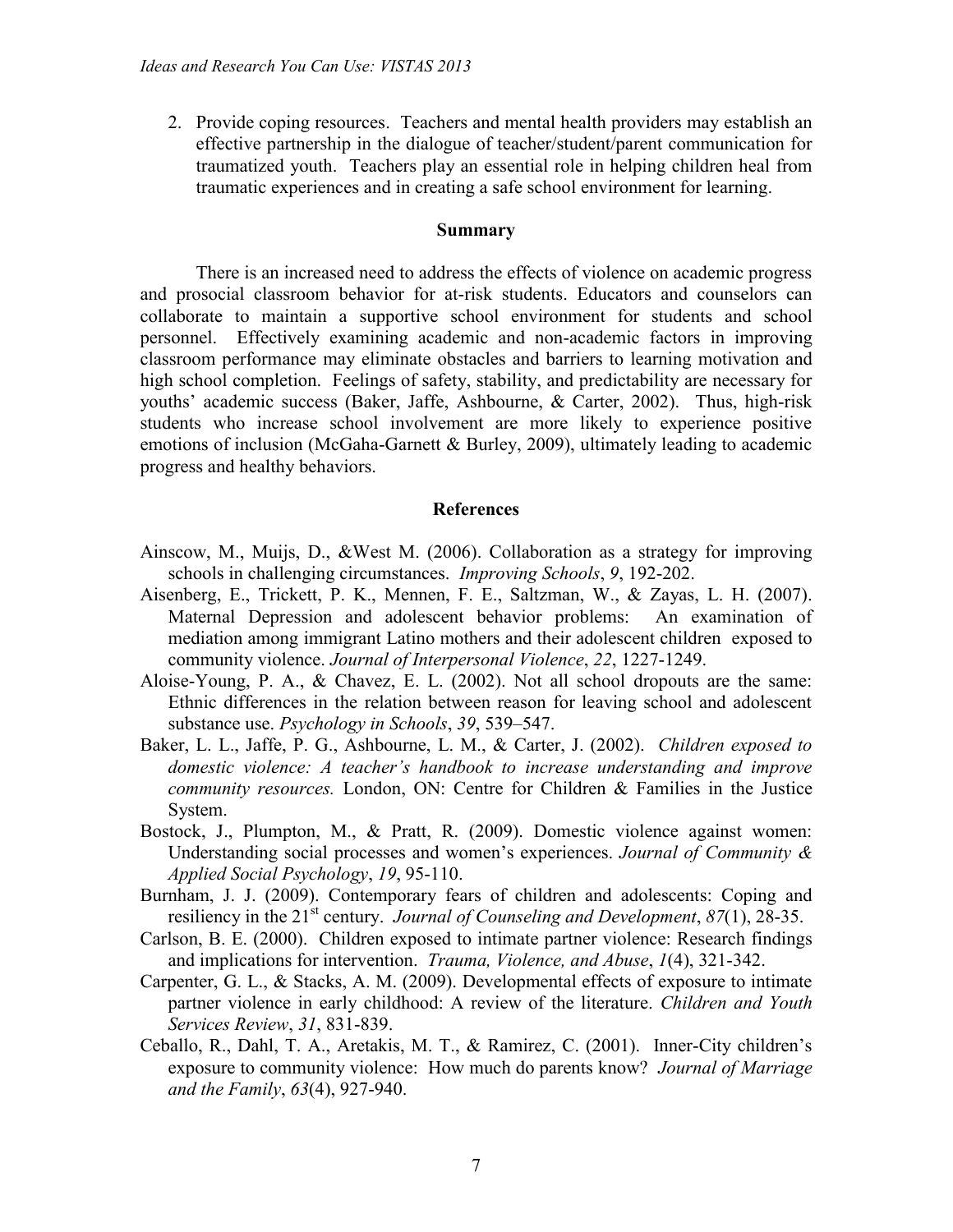- Champion, K. M. (2009). Victimization, anger, and gender: Low anger and passive responses work. *American Journal of Orthopsychiatry*, *79*(1), 71-82.
- Close, S. M. (2005). Dating violence prevention in middle school and high school youth. *Journal of Child and Adolescent Psychiatric Nursing*, *18*(1), 2-9.
- Dube, S. R., Miller, J. W., Brown, D. W., Giles, W. H., Felitti, V. J., Dong, M., et al. (2006). Adverse childhood experiences and the association with ever using alcohol and initiating alcohol use during adolescence. *Journal of Adolescent Health 38*, 444.e1– 444.e10
- Elbert, T., Schauer, M., Schauer, E., Huschka, B., Hirth, M., & Neuner, F. (2009). Trauma-related impairment in children – A survey in Sri Lankan provinces affected by armed conflict. *Child Abuse & Neglect*, *33*, 238-246.
- Fantuzzo, J. W., & Mohr, W. K. (1999). Prevalence and effects of child exposure to domestic violence. *The Future of Children*, *9*(3), 21-32.
- Finkelhor, D., Turner, H., & Ormrod, R. (2006). Kid's stuff: The nature and impact of peer and sibling violence on younger and older children. *Child Abuse & Neglect*, *30*, 1401-1421.
- Fusco, R. A., & Fantuzzo, J. W. (2009). Domestic violence crimes and children: A population-based investigation of direct sensory exposure and the nature of involvement. *Children and Youth Services Review*, *31*(2), 249-256.
- Haeseler, L. A. (2006). Promoting literacy learning for children of abuse: Strategies for elementary school teachers. *Reading Improvement*, *43*(3), 136-142.
- Haeseler, L. A. (2006). Children of abuse and school discourse: Implications for teachers and administration. *Education*, *126*(3), 534-540.
- Iarskaia-Smir nova, E. R., Romanov, P. V., & Antonova, E. P. (2008). Domestic violence against children. *Russian Education and Society*, *50*(11), 20-35.
- Jipguep, M. C., & Sanders-Phillips, K. (2003). The context of violence for children of color: Violence in the community and in the media. *The Journal of Negro Education*, *72*(4), 379-395.
- Jungmeen, K., Talbot, N. L., & Cicchetti, D. (2009). Childhood abuse and current interpersonal conflict: The role of shame. *Child Abuse and Neglect*, *33*(6), 362-371.
- Katz, L. F. (2007). Domestic violence and vagal reactivity to peer provocation. *Biological Psychology*, 74, 154-164.
- Kennedy, A. C. (2007). Homelessness, violence exposure, and school participation among urban adolescent mothers. *Journal of Community Psychology, 35*(5), 639-654.
- Kim, K. L., Jackson, Y., Hunter, H. L., & Conrad, S. M. (2009). Interparental conflict and adolescent dating relationships: The role of perceived threat and self-blame appraisals. *Journal of Interpersonal Violence*, *24*(5), 844-865.
- Levin, J., & Madfis, E. (2009). Mass murder at school and cumulative strain: A sequential model. *American Behavioral Scientist*, *52*(9), 1227-1245.
- Martinez-Torteya, C., Bogat, G. A., Eye, A. V., & Levendosky, A. A. (2009). Resilience among children exposed to domestic violence: The role of risk and protective factors. *Child Development*, *80*(2), 562-577.
- McDonald, R., Jouriles, E. N., Tart, C. D., & Minze, L. C. (2009). Children's adjustment problems in families characterized by men's severe violence toward women: Does other family violence matter? *Child Abuse & Neglect*, *33*, 94-101.